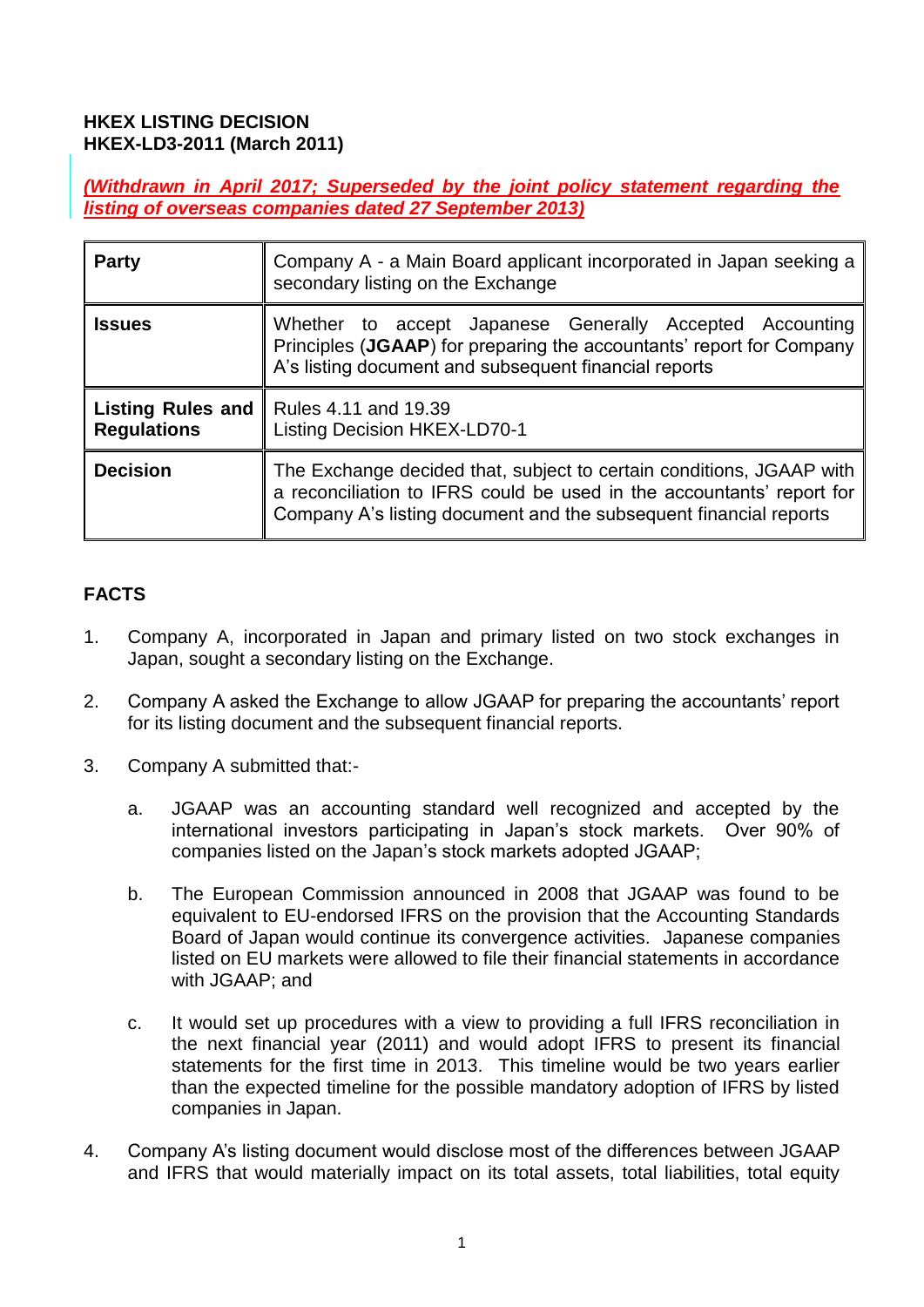and net income/ (loss) for its track record period. However, it was not able to quantify the differences relating to its unlisted available-for-sale investments (**Unlisted AFS Investments**) over the 3 years track record period because JGAAP did not require fair value assessments for these investments, and it had not captured information at the material time for fair value measurement under IFRS. It would be unreliable to conduct a fair valuing exercise on a retrospective basis with the use of hindsight information.

- 5. To make up for the lack of the information on GAAP differences relating to these Unlisted AFS Investments, its listing document would include:
	- a. a description of the different accounting treatments for Unlisted AFS Investments between JGAAP and IFRS;
	- b. the impairment policy and assessment process together with the impairment amount for the Unlisted AFS Investments during the track record period in the "Financial Information" section;
	- c. the reasons the financial effect of GAAP differences for Unlisted AFS Investments could not be quantified during the track record period and a related warning statement in the "Risk Factors" section of the prospectus;
	- d. a description of the systems and procedures that would be put in place to enable it to quantify the financial impact of GAAP differences for Unlisted AFS Investments for the next financial year in the "Financial Information" section; and
	- e. a sensitivity analysis of how its net income/ (loss) might be affected by allowance for investment losses for the Unlisted AFS Investments in the "Risk Factors" and "Financial Information" sections.

### **APPLICABLE LISTING RULES, ACCOUNTING STANDARDS OR PRINCIPLE**

- 6. Rule 4.11 requires that the financial history of results and the balance sheet included in the accountants' report must normally be drawn up in conformity with:- (a) HKFRS; or (b) IFRS; or (c) China Accounting Standards for Business Enterprises (**CASBE**) in the case of a PRC issuer that has adopted CASBE for the preparation of its annual financial statements.
- 7. Rule 19.13 provides that the accountants' report for an overseas issuer seeking a primary listing will normally be required to conform with the requirements on accounting standards in Rules 4.11 to 4.13.
- 8. Rule 19.39 requires the accountants' report for an overseas issuer seeking a secondary listing to conform with accounting standards acceptable to the Exchange which will normally be (a) HKFRS, or (b) IFRS, or (c) generally accepted accounting principles in the United States of America (**US GAAP**). Where the Exchange allows reports to be drawn up otherwise than in conformity with these accounting standards, the Exchange may require the report to contain a statement of the financial effect of the material differences (if any) from either of the accounting standards referred to in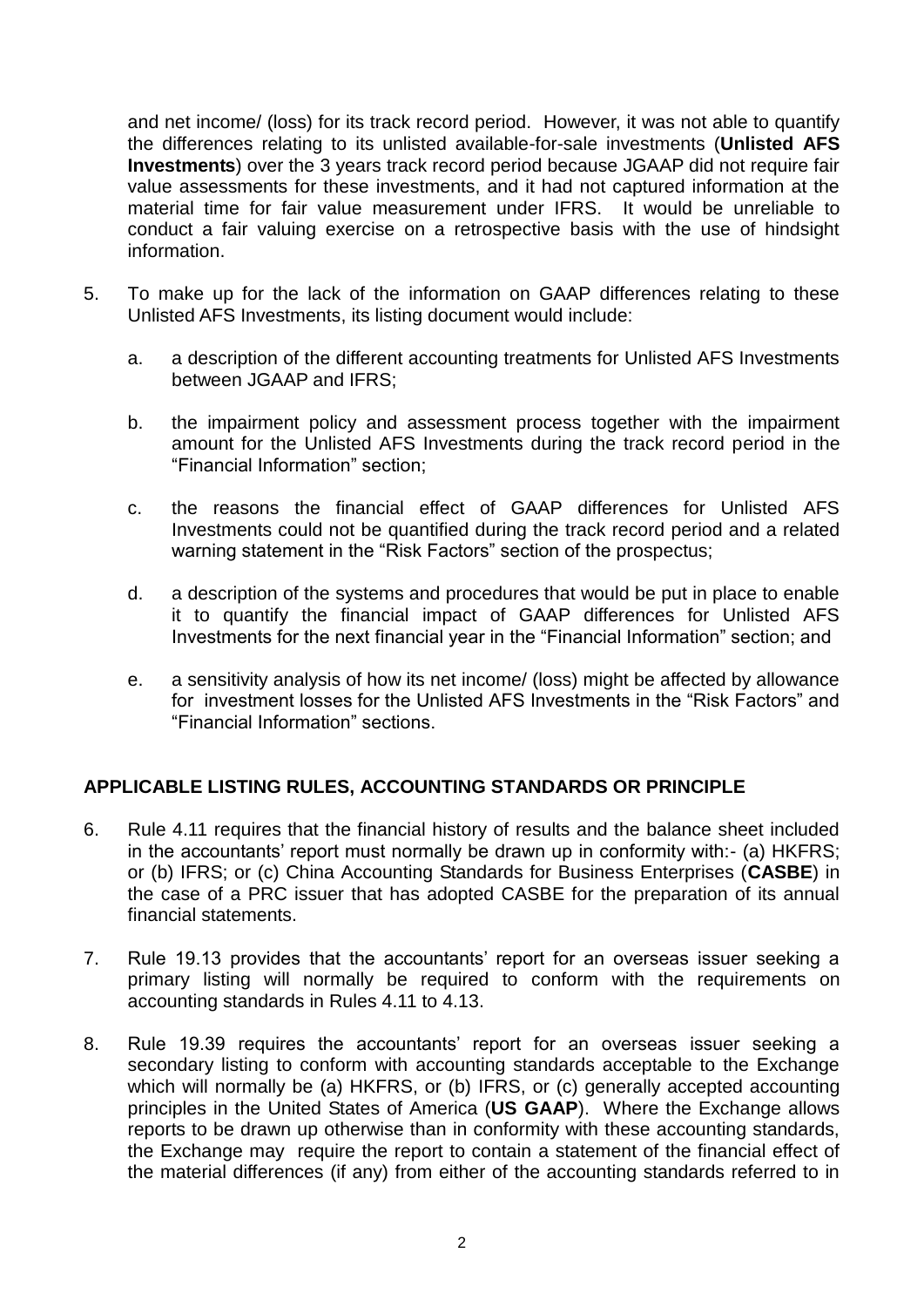Rule 4.11.

# **ANALYSIS**

- 9. The Exchange has previously accepted accountants' reports of overseas issuers (both primary and secondary listings) prepared in conformity with accounting standards other than those specified under the Rules. In those cases, the Exchange considered that the GAAP differences applicable to the relevant companies were not material and required disclosure of material differences in the prospectus to enable investors to make informed assessments of the companies' historical financial performance. Alternative accounting standards accepted by the Exchange are: Singapore Financial Reporting Standards, Canadian GAAP and UK GAAP (see Listing Decision HKEX-LD70-1).
- 10. In determining whether to accept JGAAP in the accountants' report and subsequent financial reports, the Exchange considered:
	- a. **No upside gain recognised** Company A had assessed the Unlisted AFS Investments at cost less impairment on a consistent basis under an established internal control system. IFRS also allows cost less impairment assessment for similar AFS Investments where fair value cannot be reliably measured. Both standards recognise the downside losses of these investments. Unlike IFRS which also recognises upside gain, JGAAP does not recognise the upside gain;
	- b. **Sufficient information for investors** The proposed disclosure in the listing document could still give sufficient information to enable investors to make an informed assessment of Company A;
	- c. **Commitment to full IFRS convergence in the near future** Company A was planning to set up infrastructure to conduct fair value assessment of the Unlisted AFS Investments. It undertook to present IFRS-compliant financial information in the near future (see paragraph 3.c) which would be ahead of schedule for Japanlisted companies; and
	- d. **Practical approach for Japan-listed companies** JGAAP is widely adopted by Japan-listed companies. Acceptance of JGAAP on conditions accepted by the Exchange would be a practical approach to present material differences between JGAAP & IFRS.

## **CONCLUSION**

- 11. The Exchange decided to accept JGAAP for preparing the accountants' report for its listing document and the subsequent financial reports on condition that:
	- a. Company A would include in its accountants' report and subsequent financial reports relevant IFRS reconciliations. It would also include in its accountants' report